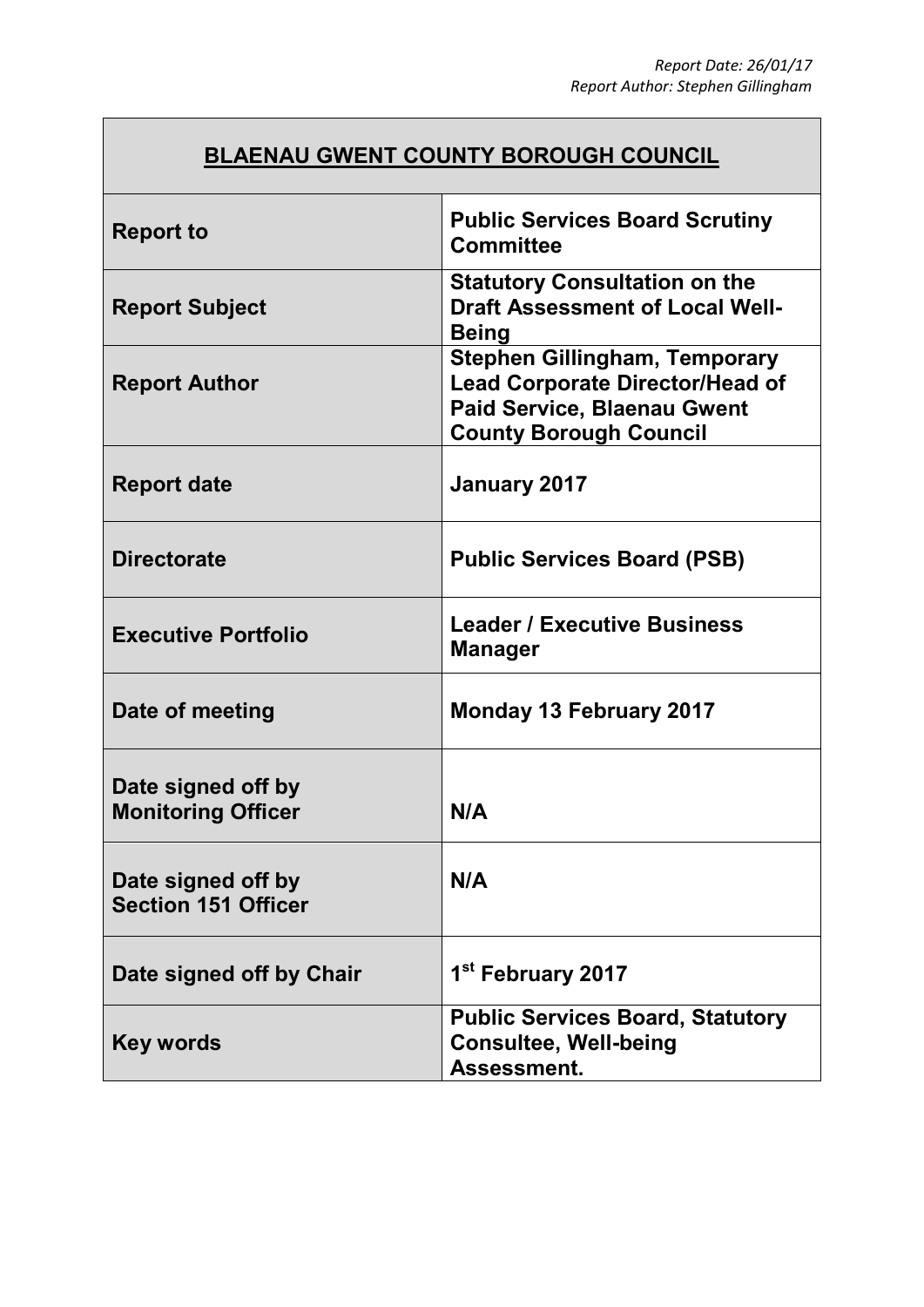## **Report Information Summary**

| 1.               | <b>Purpose of Report*</b>                                                                                                                                                                                                                                            |
|------------------|----------------------------------------------------------------------------------------------------------------------------------------------------------------------------------------------------------------------------------------------------------------------|
| 1.1              | The purpose of this report is to outline the statutory requirements<br>for consultation on the assessment of local well-being and<br>highlight options for how the Public Services Board (PSB)<br>Scrutiny Committee can fulfil their role as a statutory consultee. |
| 2.               | Scope of the Report*                                                                                                                                                                                                                                                 |
| $\overline{2.1}$ | This report relates to the statutory requirements of the PSB to<br>consult with the PSB Scrutiny Committee on their assessment of<br>local well-being for Blaenau Gwent.                                                                                             |
| 3.               | <b>Contribution to the National Well-Being Goals - Detail</b><br>attached as Appendix 1                                                                                                                                                                              |
| 3.1              | The draft assessment of local well-being for Blaenau Gwent<br>contains relevant evidence and intelligence to cover the seven<br><b>National Well-being Goals.</b>                                                                                                    |
| 4.               | Recommendation(s) / Endorsement by other groups, e.g.<br><b>CMT/Committees/Other groups*</b>                                                                                                                                                                         |
| 4.1              | Public Services Board Scrutiny Committee take the preferred<br>options for a 'statutory consultation session' on the draft<br>assessment of local well-being for Blaenau Gwent.                                                                                      |
| 5.               | <b>Recommendation/s for Consideration*</b>                                                                                                                                                                                                                           |
| 5.1              | To consider the options provided in paragraph 6 of the report, and<br>recommend the approach to responding to the well-being<br>assessment.                                                                                                                          |

| Why this topic is a priority for the Council?*                                                                                                                                                                                                                                                |                                                                   |                                              |                                                                            |              |                           |                                                          |                                                            |                 |                                |                                   |                                   |
|-----------------------------------------------------------------------------------------------------------------------------------------------------------------------------------------------------------------------------------------------------------------------------------------------|-------------------------------------------------------------------|----------------------------------------------|----------------------------------------------------------------------------|--------------|---------------------------|----------------------------------------------------------|------------------------------------------------------------|-----------------|--------------------------------|-----------------------------------|-----------------------------------|
|                                                                                                                                                                                                                                                                                               | Report author to identify links to the main corporate strategies. |                                              |                                                                            |              |                           |                                                          |                                                            |                 |                                |                                   |                                   |
| <b>Single</b><br>Integrated<br>Plan (SIP)                                                                                                                                                                                                                                                     | Corporate<br><b>Improvement</b><br>Plan (CIP)                     |                                              | <b>Performance</b><br><b>Management</b><br>Improvement<br>Framework (PMIF) |              | <b>Operating</b><br>Model |                                                          | Transforming<br><b>Blaenau Gwent</b><br>(TBG<br>Programme) |                 | <b>Relevant</b><br>legislation | <b>Other</b><br>(please<br>state) |                                   |
| X                                                                                                                                                                                                                                                                                             |                                                                   |                                              |                                                                            |              |                           |                                                          |                                                            |                 |                                | <b>FGA</b>                        |                                   |
| <b>Reporting Pathway*</b>                                                                                                                                                                                                                                                                     |                                                                   |                                              |                                                                            |              |                           |                                                          |                                                            |                 |                                |                                   |                                   |
| Report author to identify proposed reporting pathway. (To identify dates where                                                                                                                                                                                                                |                                                                   |                                              |                                                                            |              |                           |                                                          |                                                            |                 |                                |                                   |                                   |
| relevant)                                                                                                                                                                                                                                                                                     |                                                                   |                                              |                                                                            |              |                           |                                                          |                                                            |                 |                                |                                   |                                   |
| <b>Directorate</b><br><b>Management</b><br>Team (DMT)                                                                                                                                                                                                                                         |                                                                   | Corporate<br><b>Management</b><br>Team (CMT) |                                                                            | <b>Audit</b> |                           | <b>Democratic</b><br><b>Services</b><br><b>Committee</b> |                                                            | <b>Scrutiny</b> | <b>Executive</b>               | Council                           | <b>Other</b><br>(please<br>state) |
| 2/2/17                                                                                                                                                                                                                                                                                        |                                                                   |                                              |                                                                            |              |                           |                                                          |                                                            | 13/2/17         |                                |                                   | <b>PSB</b>                        |
| $\frac{1}{2}$ and $\frac{1}{2}$ and $\frac{1}{2}$ and $\frac{1}{2}$ and $\frac{1}{2}$ and $\frac{1}{2}$ and $\frac{1}{2}$ and $\frac{1}{2}$ and $\frac{1}{2}$ and $\frac{1}{2}$ and $\frac{1}{2}$ and $\frac{1}{2}$ and $\frac{1}{2}$ and $\frac{1}{2}$ and $\frac{1}{2}$ and $\frac{1}{2}$ a |                                                                   |                                              |                                                                            |              |                           |                                                          |                                                            |                 |                                |                                   |                                   |

**\*Denotes mandatory section**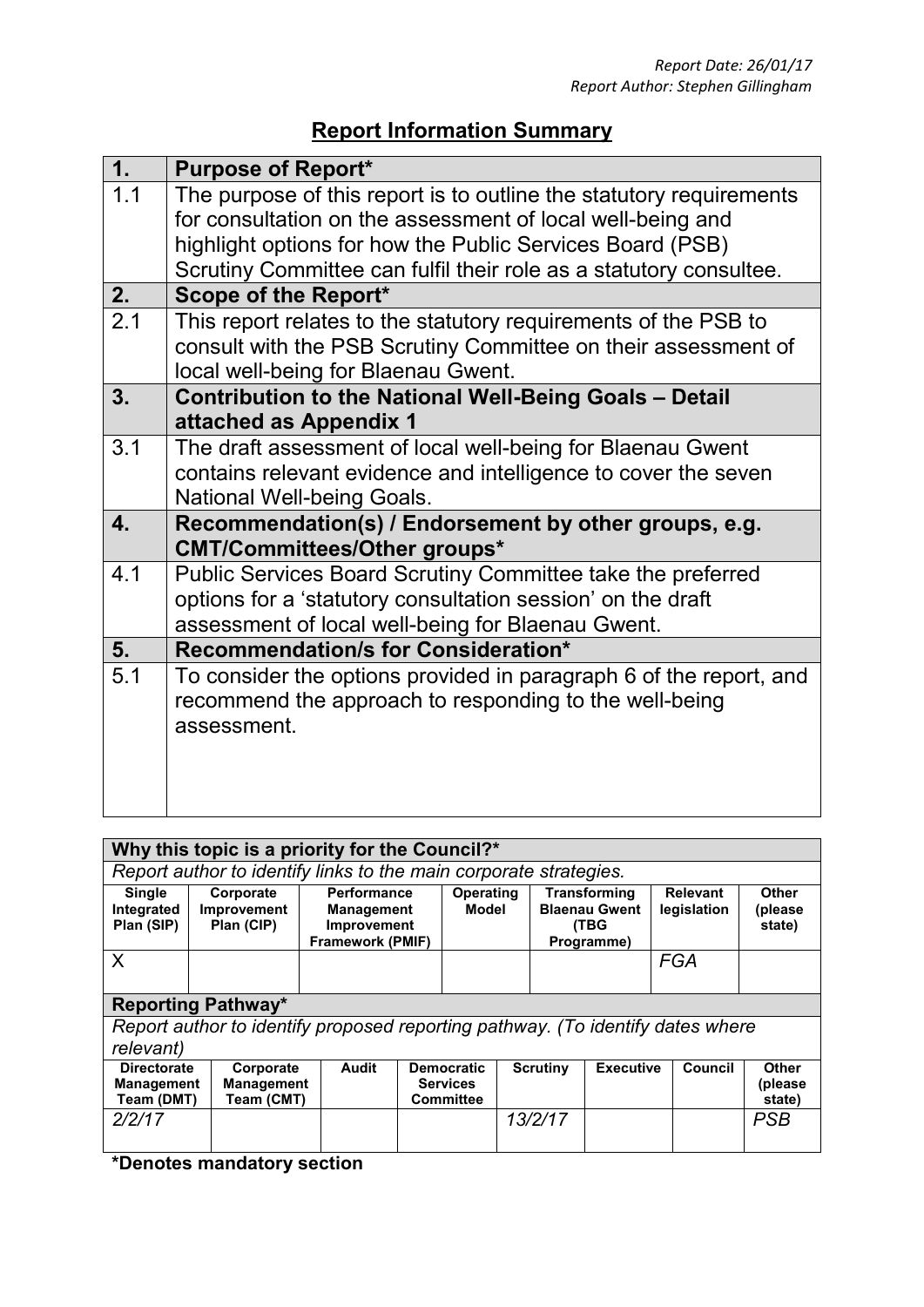## **Main Report**

| 1.  | <b>Background and Context*</b>                                                                                                                                                                                                                                                                                                                                             |
|-----|----------------------------------------------------------------------------------------------------------------------------------------------------------------------------------------------------------------------------------------------------------------------------------------------------------------------------------------------------------------------------|
| 1.1 | All PSBs in Wales have a statutory requirement to prepare and<br>publish an assessment of the state of economic, social,<br>environmental and cultural well-being in its area. The<br>assessment must then be used to prepare a well-being plan no<br>later than a year after the assessment is agreed by the PSB.                                                         |
| 1.2 | The guidance places an expectation that an assessment will use<br>a broad range of evidence sources to help assess the state of<br>well-being, for example, census and statistical data; academic<br>research; and qualitative evidence which captures people's<br>opinions and perceptions as well as giving context to quantitative<br>data (the story behind the data). |
| 1.3 | The Blaenau Gwent PSB in July 2016 agreed an over-arching<br>plan to ensure it was able to meet this statutory requirement.<br>The plan took a collaborative approach for PSB partners to:                                                                                                                                                                                 |
|     | gather a broad picture of well-being using available data<br>set; and<br>• Carry out proactive public and stakeholder engagement to<br>help strengthen and challenge the data sets.                                                                                                                                                                                        |
| 1.4 | The Local Government Data Unit Wales (LGDU) were<br>commissioned on a Gwent footprint to support the collation of<br>available data sets on key economic, social, environment and<br>cultural issues.                                                                                                                                                                      |
| 1.5 | 'The Blaenau Gwent We Want' engagement programme was<br>implemented as an on-going conversation with the PSB to<br>provide an opportunity for people to share their views on shaping<br>the well-being assessment.                                                                                                                                                         |
| 1.6 | The data sets and findings from 'The Blaenau Gwent We Want'<br>have been used to develop a draft assessment of well-being for<br>Blaenau Gwent. The assessment is subject to a four week<br>formal consultation in February 2017. In March 2017 the<br>information will be considered by the PSB in March 2017 for final<br>ratification.                                  |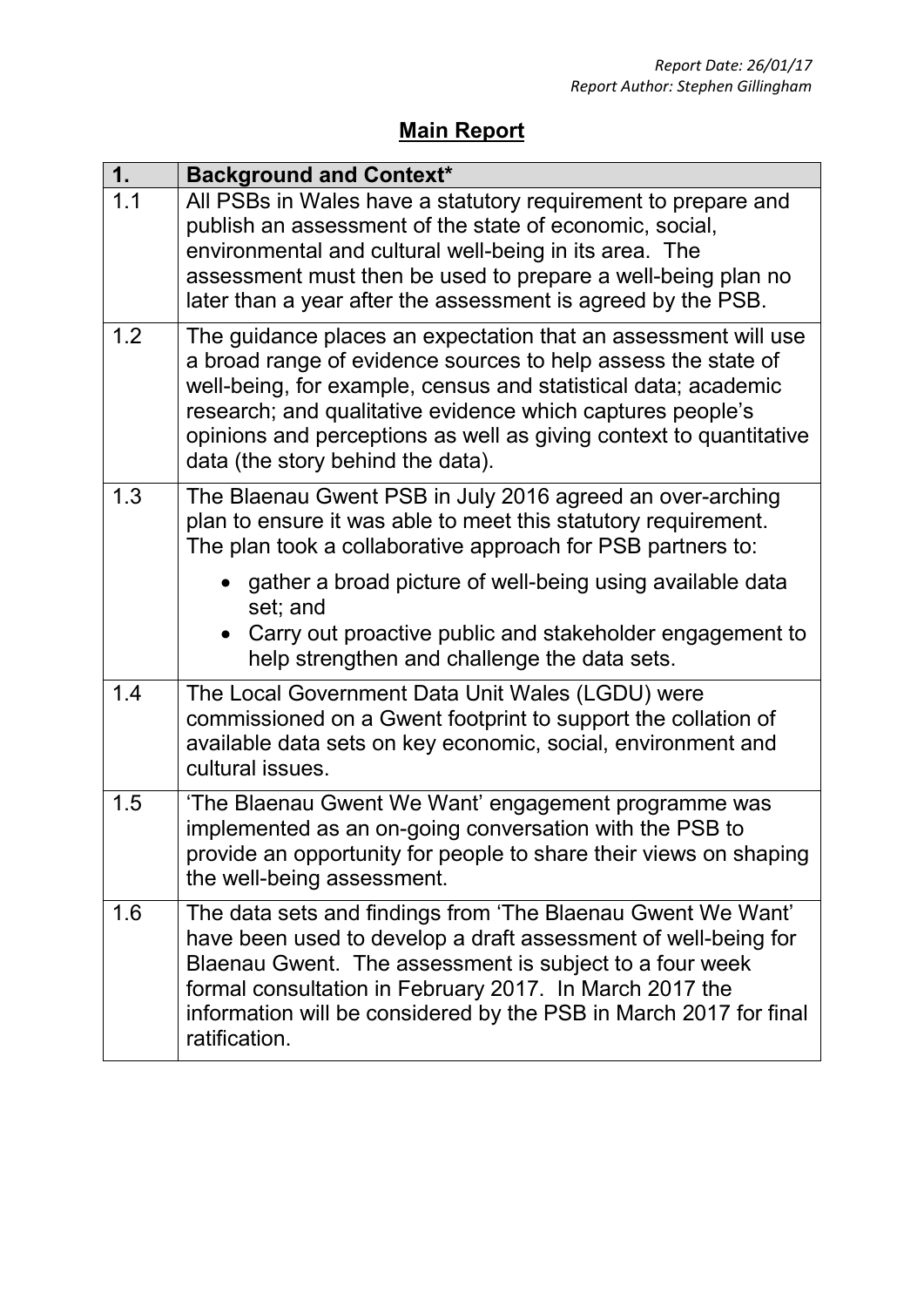| 2.  | Performance Evidence and Information*                                                                                                                                                                                                                                                                                                                                                                                                        |
|-----|----------------------------------------------------------------------------------------------------------------------------------------------------------------------------------------------------------------------------------------------------------------------------------------------------------------------------------------------------------------------------------------------------------------------------------------------|
| 2.1 | The draft well-being assessment for Blaenau Gwent is a                                                                                                                                                                                                                                                                                                                                                                                       |
|     | comprehensive document which looks to satisfy the                                                                                                                                                                                                                                                                                                                                                                                            |
|     | requirements set out in the statutory guidance Shared Purpose:                                                                                                                                                                                                                                                                                                                                                                               |
|     | Shared Future 3 - Collective role (public services boards).                                                                                                                                                                                                                                                                                                                                                                                  |
|     | The draft document includes:<br>1. An introductory chapter providing context, requirements                                                                                                                                                                                                                                                                                                                                                   |
|     | and information on the process for developing the<br>assessment.                                                                                                                                                                                                                                                                                                                                                                             |
|     | 2. An overview chapter for the area providing statistics at a<br>Blaenau Gwent level, information on our communities, and<br>the people that live within in them. This chapter also<br>includes key future trends and summary information from<br>the 'The Blaenau We Want' engagement programme.                                                                                                                                            |
|     | 3. The four subsequent chapters are aligned to broad well-<br>being or sustainable development headline areas <i>i.e.</i><br>Economic, Social, Cultural and Environment. Each of<br>these chapters has a number of sections providing the<br>relevant information of the key issues. These chapters<br>follow a standard format exploring available data,<br>information from public engagement and what is known<br>from credible research. |
|     | 4. A series of appendices to support the information provided<br>in the draft assessment.                                                                                                                                                                                                                                                                                                                                                    |
|     | The draft assessment for well-being for Blaenau Gwent is<br>available on the PSB website: www.blaenaugwentpsb.org,uk                                                                                                                                                                                                                                                                                                                         |
| 2.2 | Overall, involvement in the phase one of 'The Blaenau Gwent<br>We Want' held between August and October 2016 was seen as<br>positive with significant feedback including:<br>Over 150 questionnaires returned;                                                                                                                                                                                                                               |
|     | • Over 400 'BG We Want' postcards completed at events;                                                                                                                                                                                                                                                                                                                                                                                       |
|     | Over 300 drawings from children and young people;                                                                                                                                                                                                                                                                                                                                                                                            |
|     | 16 large 'graffiti' sheets from key engagement events; and                                                                                                                                                                                                                                                                                                                                                                                   |
|     | 62 Future Trees & 42 Future leaves                                                                                                                                                                                                                                                                                                                                                                                                           |
| 2.3 | Approximately 1,000 residents were engaged representing a<br>variety of groups and communities. The feedback was divided<br>into individual 'statements'. Many respondents provided more<br>than one statement, with over 2,500 individual well-being<br>statements being provided.                                                                                                                                                          |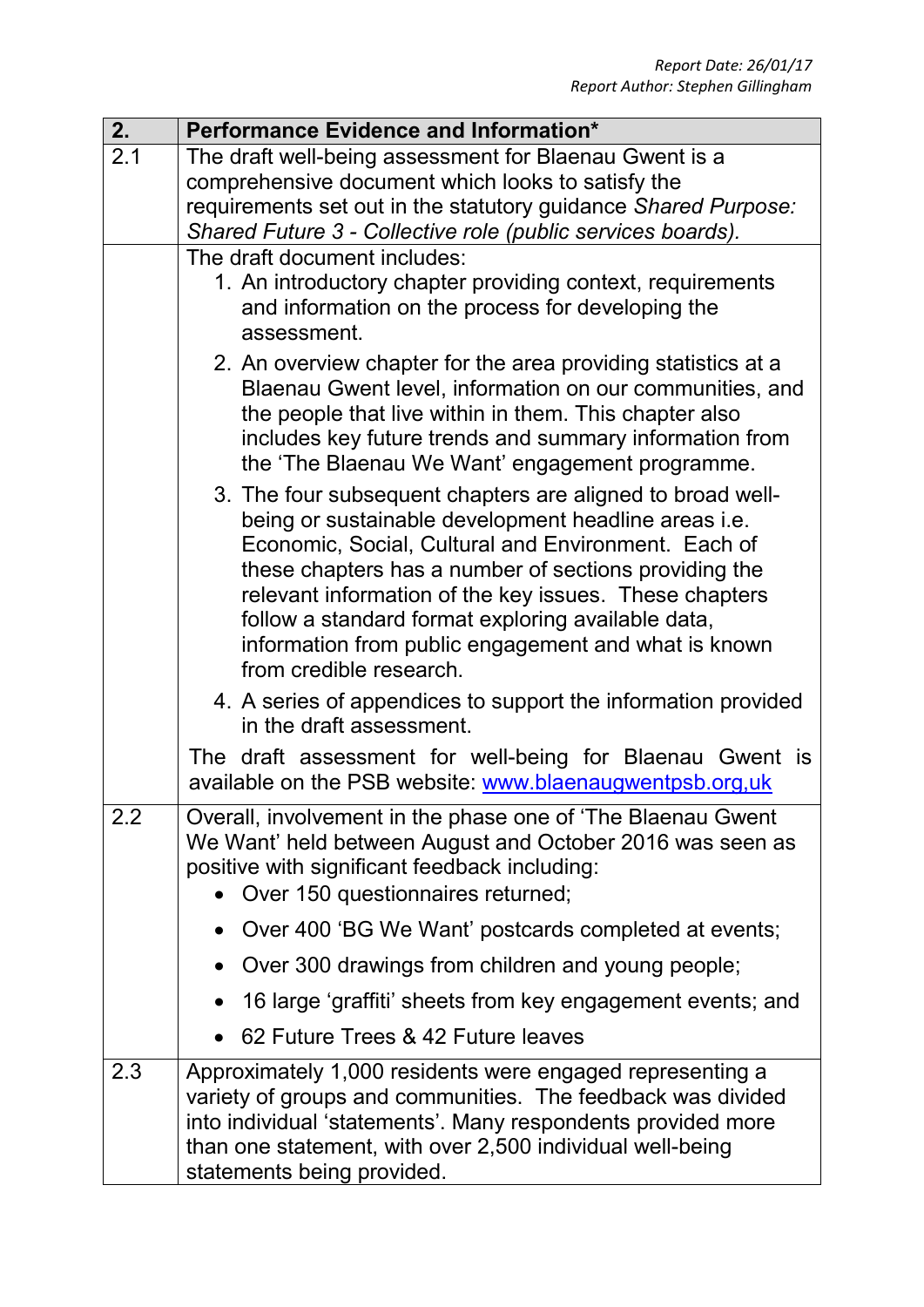| 3.  | <b>Risk Implications</b>                                                                                                                                                                                                                                                                                                                               |
|-----|--------------------------------------------------------------------------------------------------------------------------------------------------------------------------------------------------------------------------------------------------------------------------------------------------------------------------------------------------------|
| 3.1 | Failure to carry out a statutory consultation on the draft local<br>well-being assessment would lead to the PSB not complying with<br>the collective duties set out in the well-being of Future<br>Generations (Wales) Act 2015.                                                                                                                       |
| 4.  | <b>Financial Implications</b>                                                                                                                                                                                                                                                                                                                          |
| 4.1 | There are no direct financial implications relating the statutory<br>consultation.                                                                                                                                                                                                                                                                     |
| 4.2 | However, Welsh Government provided access to a 'regional<br>grant' to support the production of assessment of well-being of<br>2016/17. The Blaenau Gwent PSB was successful with the<br>other four PSBs in Gwent in submitting a regional grant of<br>£45,000 to commission analytical expertise from the Local<br>Government Data Unit Wales (LGDU). |
| 5.  | <b>Staffing/Workforce Development Implications</b>                                                                                                                                                                                                                                                                                                     |
| 5.1 | The draft assessment has been developed collaboratively with<br>representatives from PSB being actively involved in both an<br>analytical and public engagement perspective.                                                                                                                                                                           |
| 5.2 | Progress against the overall plan is reported to the PSB via a<br>PSB Strategic Support Group, which in turn is supported by the<br>Blaenau Gwent Engagement Group.                                                                                                                                                                                    |
| 5.3 | The Policy, Partnerships and Engagement Team of Blaenau<br>Gwent County Borough Council is responsible for the operational<br>delivery of the assessment and overseeing the implementation of<br>the formal consultation for the assessment.                                                                                                           |
| 6.  | <b>Options for Consideration</b>                                                                                                                                                                                                                                                                                                                       |
| 6.1 | In preparing both its assessment of local well-being and its local<br>well-being plan, the PSB is required to consult fully with a variety<br>of formal partners, including the PSB Scrutiny Committee.                                                                                                                                                |
| 6.2 | As outlined above, the draft assessment is subject to a four week<br>period of formal consultation in February 2017. The committee<br>has the following options for considering the draft assessment:                                                                                                                                                  |
| 6.3 | <b>Option 1:</b>                                                                                                                                                                                                                                                                                                                                       |
|     | The Committee agree to hold a PSB Scrutiny facilitated<br>consultation session in order to receive a presentation on the<br>findings of the draft well-being assessment.<br>The session will give members of the committee the<br>$\bullet$<br>opportunity to provide collective feedback as a committee on<br>the draft assessment.                   |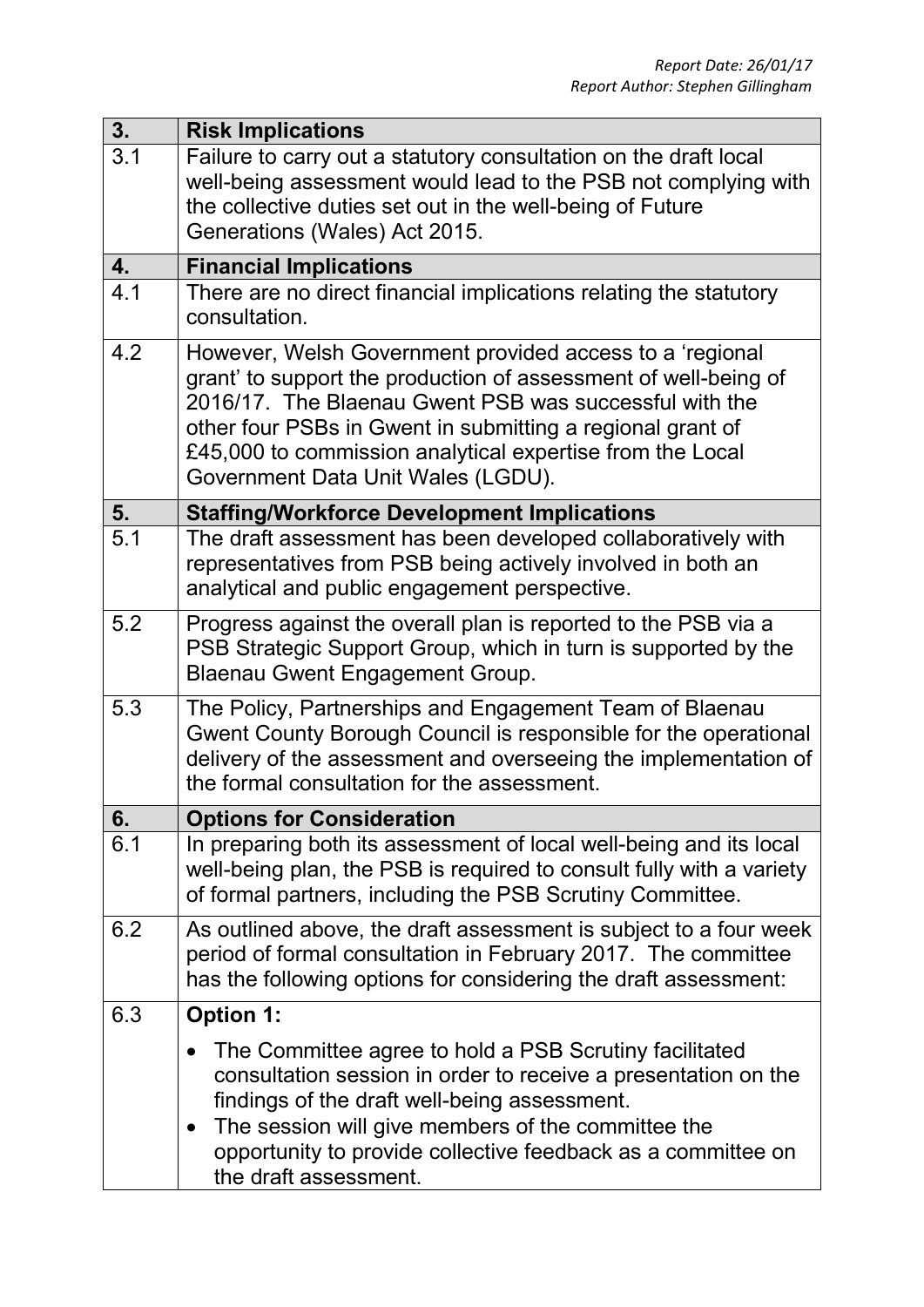|     | Following the session feedback will be collated and submitted<br>$\bullet$<br>back to the PSB Scrutiny Committee for final sign off in March<br>2017.<br>Members of the PSB Scrutiny Committee also have the<br>$\bullet$<br>opportunity to provide individual feedback on the draft well-<br>being assessment as part of the formal consultation process. |
|-----|------------------------------------------------------------------------------------------------------------------------------------------------------------------------------------------------------------------------------------------------------------------------------------------------------------------------------------------------------------|
| 6.4 | <b>Option 2:</b>                                                                                                                                                                                                                                                                                                                                           |
|     | Members do not hold a facilitated consultation session and a<br>formal response from the PSB Scrutiny Committee is not<br>submitted as part of the formal consultation process.                                                                                                                                                                            |
| 6.5 | Furthermore, Public Services Board Scrutiny Committee (as the<br>Local Authority's Overview and Scrutiny committee) must receive<br>a copy of the published well-being assessment following it being<br>ratified by the PSB.                                                                                                                               |
| 7.  | <b>Impact Assessment Against Proposals / Options*</b>                                                                                                                                                                                                                                                                                                      |
| 7.1 | Thinking for the long term<br>$\bullet$<br>The draft well-being assessment outlines future trends<br>information and feedback from public engagement on what<br>people consider would make the area a better place for the<br>future.<br>Taking an integrated approach                                                                                     |
|     | The draft well-being assessment follows an approach of<br>considering the evidence gathered under the broad heading<br>linked to sustainable development pillars <i>i.e.</i> economic, social,<br>cultural and environment issues.                                                                                                                         |
|     | Taking a preventative approach                                                                                                                                                                                                                                                                                                                             |
|     | The draft well-being assessment focuses on a situational<br>analysis which will support the PSB to prioritise which issues it<br>will focus on as part of its Well-being Plan. Following the<br>prioritisation further work will be considered to understand the<br>appropriate approaches to tackling the issues identified.                              |
|     | Collaborating<br>$\bullet$                                                                                                                                                                                                                                                                                                                                 |
|     | The draft well-being assessment has been developed using a<br>collaborative approach with involvement from a variety of partner<br>organisations.                                                                                                                                                                                                          |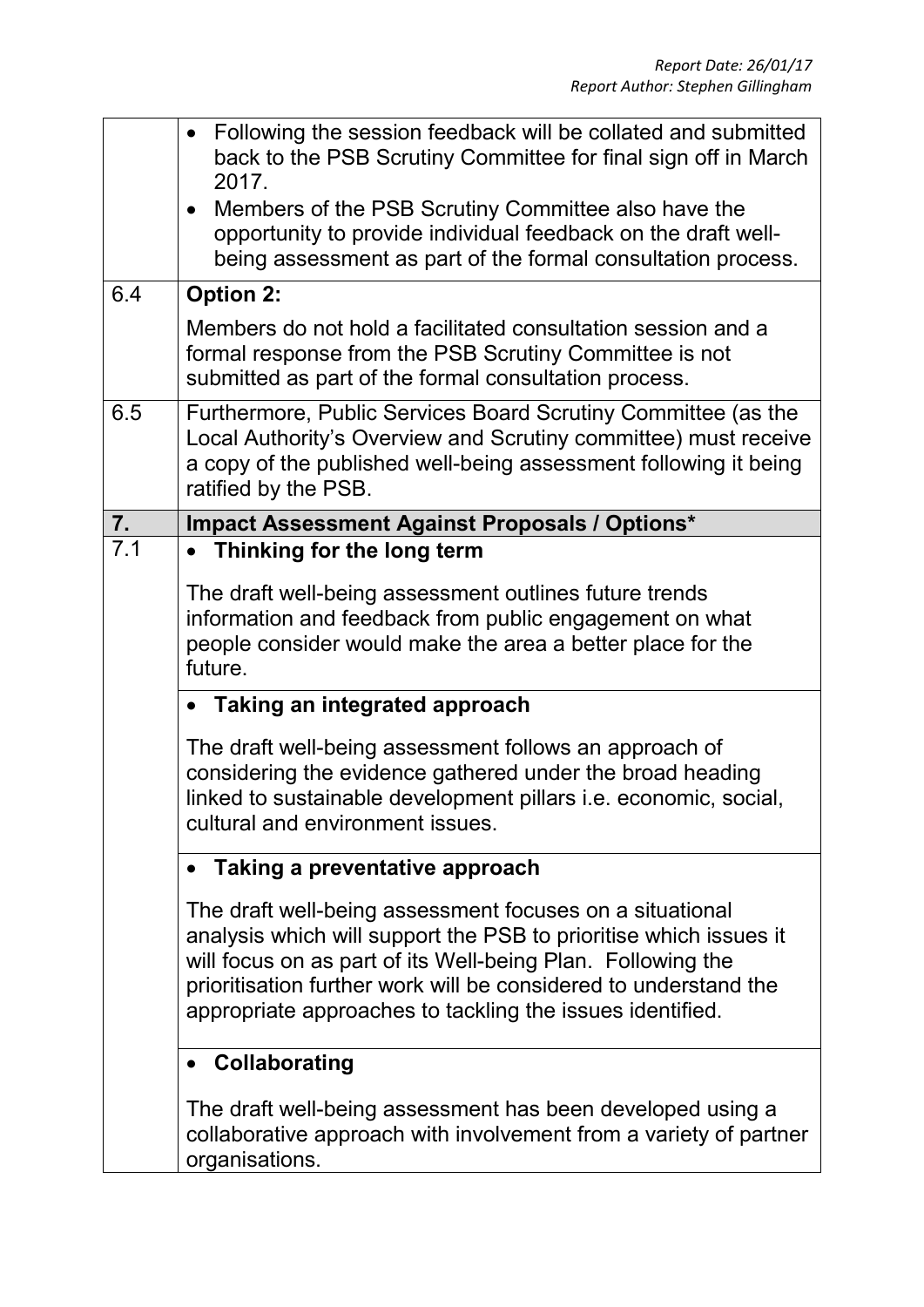|     | Involvement                                                                                                                                                                                                                                                                                                                                                                                                                                                                                                                                                                                                                                                      |
|-----|------------------------------------------------------------------------------------------------------------------------------------------------------------------------------------------------------------------------------------------------------------------------------------------------------------------------------------------------------------------------------------------------------------------------------------------------------------------------------------------------------------------------------------------------------------------------------------------------------------------------------------------------------------------|
|     | The Blaenau Gwent We Want engagement programme has<br>been fundamental in the development of the draft well-being<br>assessment, with feedback being incorporated into the<br>document. Overview information on the programme is provided<br>above in Section 2.                                                                                                                                                                                                                                                                                                                                                                                                 |
| 7.2 | <b>Equality Impact Assessment (EQIA)</b><br>Equality and Human Rights are specifically identified as key<br>consideration in the statutory guidance Shared Purpose: Shared<br>Future 3 - Collective role (public services boards). As a<br>consequence, the draft assessment contains relevant statistical<br>information taking into consideration the protected<br>characteristics. Furthermore, The Blaenau Gwent We Want<br>engagement programme has specifically considered<br>engagement with those from protected characteristics, as well as<br>identifying further opportunities to engage more effectively in the<br>well-being process in the future. |
| 8.  | Conclusion*                                                                                                                                                                                                                                                                                                                                                                                                                                                                                                                                                                                                                                                      |
| 8.1 | Consultation of the draft assessment of well-being for an area is<br>a fundamental process to ensure that consideration is given to<br>the findings of this important document.                                                                                                                                                                                                                                                                                                                                                                                                                                                                                  |
| 8.2 | As a statutory consultee of the draft assessment the Public<br>Services Board Scrutiny Committee has the opportunity to shape<br>the assessment and provide feedback to ensure that the<br>document is appropriate for the PSB to consider to help set<br>appropriate priorities for the future of the area.                                                                                                                                                                                                                                                                                                                                                     |
|     | *Denotes mandatory section                                                                                                                                                                                                                                                                                                                                                                                                                                                                                                                                                                                                                                       |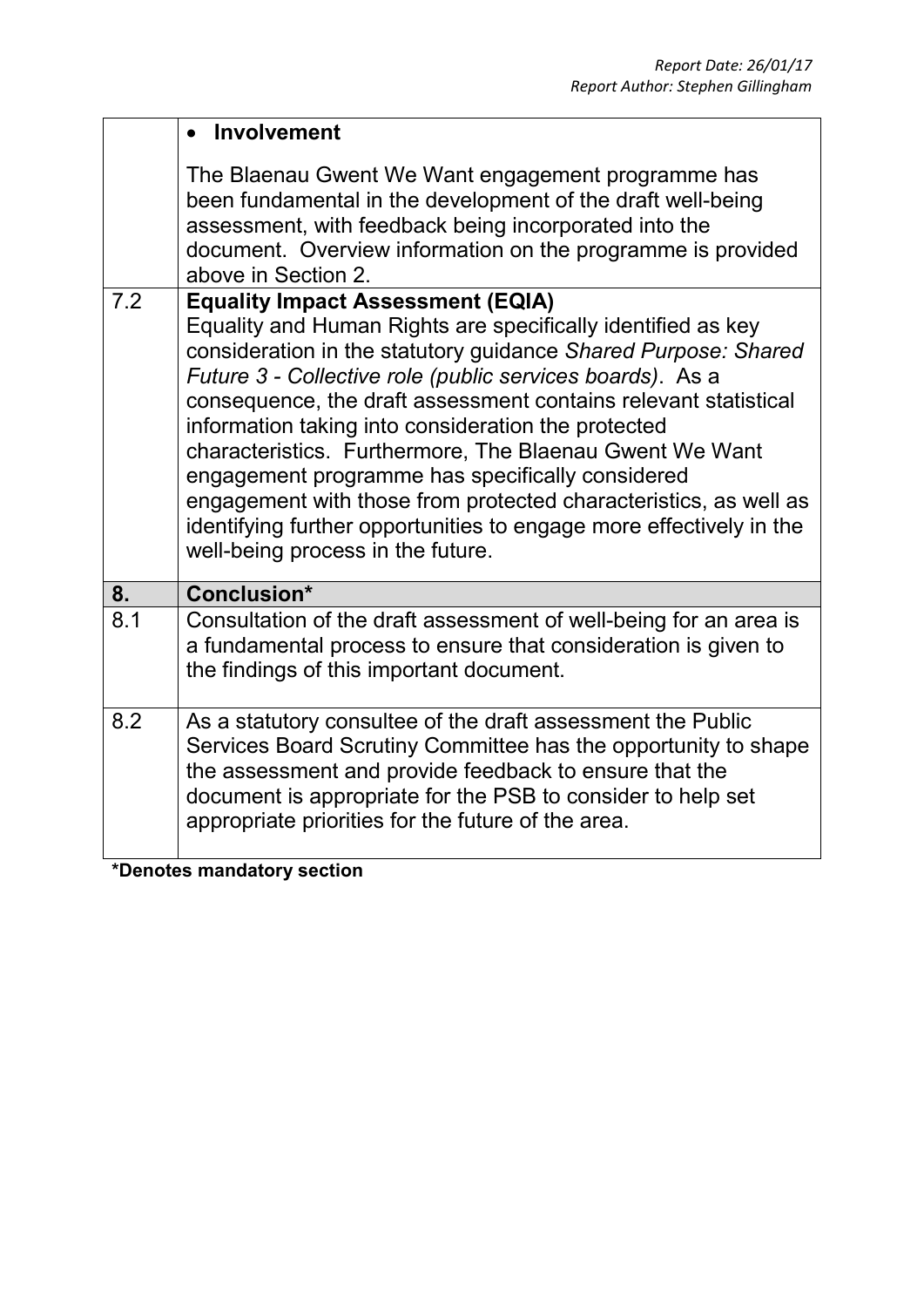Appendix 1

| Assess how well your project / activity will result in multiple benefits for our communities and contribute to the national well-being goals.                                                                                                                                                                                                                                                                                                                                            |                                                                                                                                                    |                                                                                                                                                                |  |  |  |  |
|------------------------------------------------------------------------------------------------------------------------------------------------------------------------------------------------------------------------------------------------------------------------------------------------------------------------------------------------------------------------------------------------------------------------------------------------------------------------------------------|----------------------------------------------------------------------------------------------------------------------------------------------------|----------------------------------------------------------------------------------------------------------------------------------------------------------------|--|--|--|--|
| Description of the Well-being goals                                                                                                                                                                                                                                                                                                                                                                                                                                                      | How will your project / activity deliver benefits<br>to our communities under the national well-<br>being goals?                                   | Is there anyway to maximise the benefits or<br>minimise any negative impacts to our<br>communities (and the contribution to the<br>national well-being goals)? |  |  |  |  |
| A prosperous Wales<br>An innovative, productive and low carbon society<br>which recognises the limits of the global<br>environment and therefore uses resources<br>efficiently and proportionately (including acting on<br>climate change); and which develops a skilled and<br>well-educated population in an economy which<br>generates wealth and provides employment<br>opportunities, allowing people to take advantage of<br>the wealth generated through securing decent<br>work. | The Well-being Assessment is a fundamental<br>process for the PSB and contains key information<br>on the economy of Blaenau Gwent.                 | N/A                                                                                                                                                            |  |  |  |  |
| <b>A resilient Wales</b><br>A nation which maintains and enhances a<br>biodiverse natural environment with healthy<br>functioning ecosystems that support social,<br>economic and ecological resilience and the<br>capacity to adapt to change (for example climate<br>change).                                                                                                                                                                                                          | The Well-being Assessment is a fundamental<br>process for the PSB and contains key information<br>on the environment of Blaenau Gwent.             | N/A                                                                                                                                                            |  |  |  |  |
| A healthier Wales<br>A society in which people's physical and mental<br>well-being is maximised and in which choices and<br>behaviours that benefit future health are<br>understood.                                                                                                                                                                                                                                                                                                     | The Well-being Assessment is a fundamental<br>process for the PSB and contains key information<br>on the health of the populatin in Blaenau Gwent. | N/A                                                                                                                                                            |  |  |  |  |